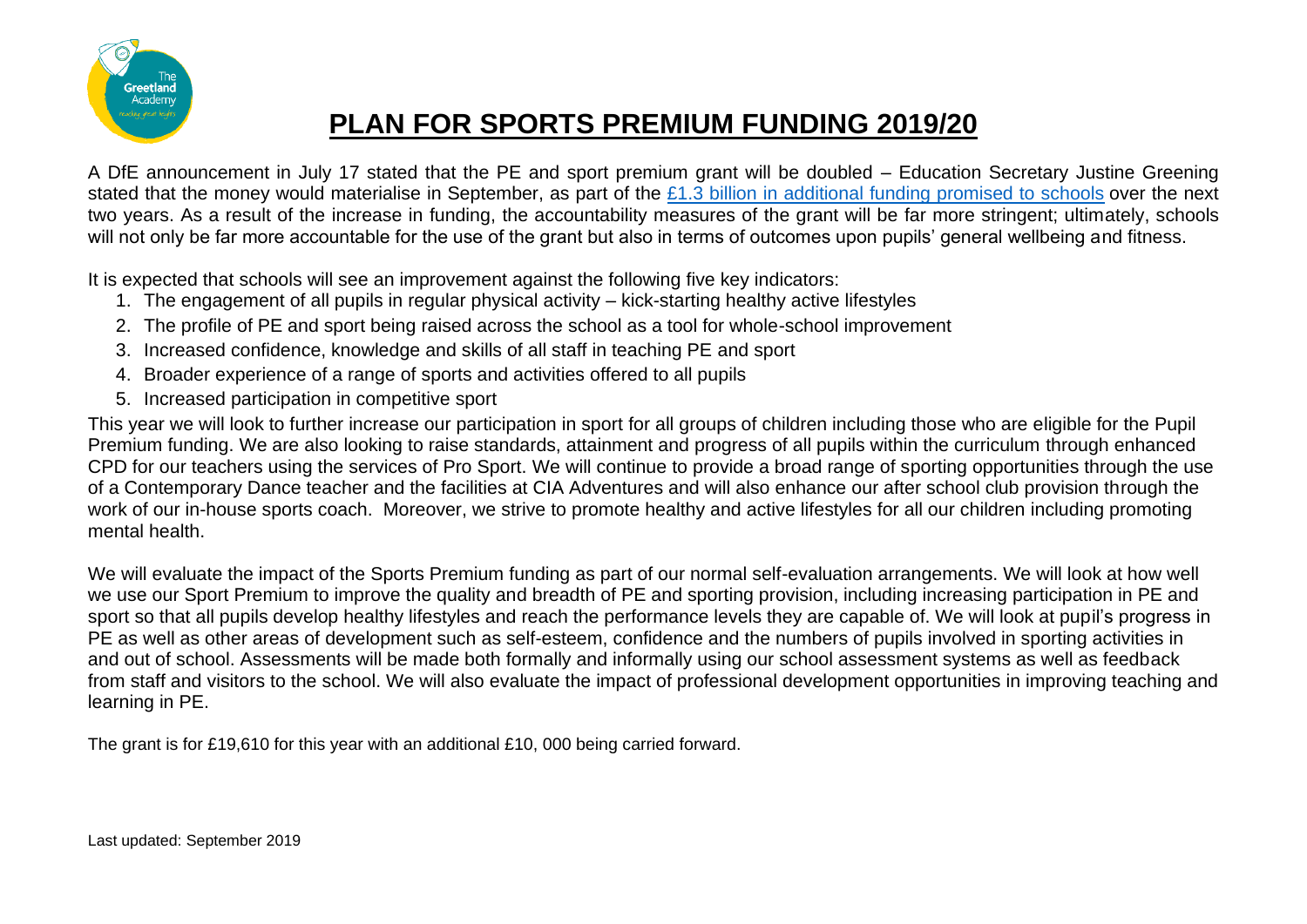## **PE and Sport Premium action plan for 2019-2020**

| Objective one: Engaging all pupils in regular physical activity                                             |                                                                                                                                                                                                                         |                          |                                                                                                                                                                                                                                                                                                                                                              | Percentage of total<br>spending |
|-------------------------------------------------------------------------------------------------------------|-------------------------------------------------------------------------------------------------------------------------------------------------------------------------------------------------------------------------|--------------------------|--------------------------------------------------------------------------------------------------------------------------------------------------------------------------------------------------------------------------------------------------------------------------------------------------------------------------------------------------------------|---------------------------------|
|                                                                                                             |                                                                                                                                                                                                                         |                          | 43%                                                                                                                                                                                                                                                                                                                                                          |                                 |
| <b>Planned actions</b>                                                                                      |                                                                                                                                                                                                                         | <b>Funding allocated</b> | <b>Expected impact</b>                                                                                                                                                                                                                                                                                                                                       |                                 |
| 1                                                                                                           | Whole-school survey to be conducted to identify<br>and target children who still do not take part in<br>any physical activity outside of school                                                                         | £0                       | More children participating in physical activity either at lunchtime<br>or after school.<br>Hopefully this will encourage them to join in more activities<br>outside of school.                                                                                                                                                                              |                                 |
| $\overline{2}$                                                                                              | Sports coach- lunchtime provision and after<br>school clubs for all year groups.                                                                                                                                        | £10,521                  | KS1 will have more opportunities to participate in after school<br>clubs.<br>New sports offered to those children at KS1.<br>A wider variety of sports available to all children at KS2.<br>More opportunity to take part in daily physical activity.                                                                                                        |                                 |
| 3                                                                                                           | Morning playleaders at KS2 to oversee early<br>morning sporting activities.                                                                                                                                             | £1,750                   | Children to be engaged in physical activity during the morning<br>time to set them up for the morning session.                                                                                                                                                                                                                                               |                                 |
| $\overline{\mathbf{4}}$                                                                                     | New playground equipment to improve and<br>enhance playtime provision and skills.                                                                                                                                       | £500                     | Different equipment available for the children to use which will<br>increase the opportunity of taking part in sports outside of the<br>normal PE curriculum.                                                                                                                                                                                                |                                 |
| Objective two: Raising the profile of PE and sport across the school as a tool for whole-school improvement |                                                                                                                                                                                                                         |                          | Percentage of total<br>spending                                                                                                                                                                                                                                                                                                                              |                                 |
|                                                                                                             |                                                                                                                                                                                                                         |                          |                                                                                                                                                                                                                                                                                                                                                              | 8%                              |
| <b>Planned actions</b>                                                                                      |                                                                                                                                                                                                                         | <b>Funding allocated</b> | <b>Expected impact</b>                                                                                                                                                                                                                                                                                                                                       |                                 |
| 1                                                                                                           | <b>TLR posts</b><br>This post requires the PE coordinator to look at<br>our sports curriculum and find opportunities to<br>enhance the provision for all of our children.<br>They will monitor and ensure the effective | £1,100                   | Children to have a better understanding of healthy lifestyles and<br>mental health awareness.<br>Areas identified in the EHNA to be targeted.<br>Children to have increased opportunities to participate in<br>competitive sport and non-competitive sport.<br>Effective monitoring of the PE curriculum and compliance with<br>the grant funding agreement. |                                 |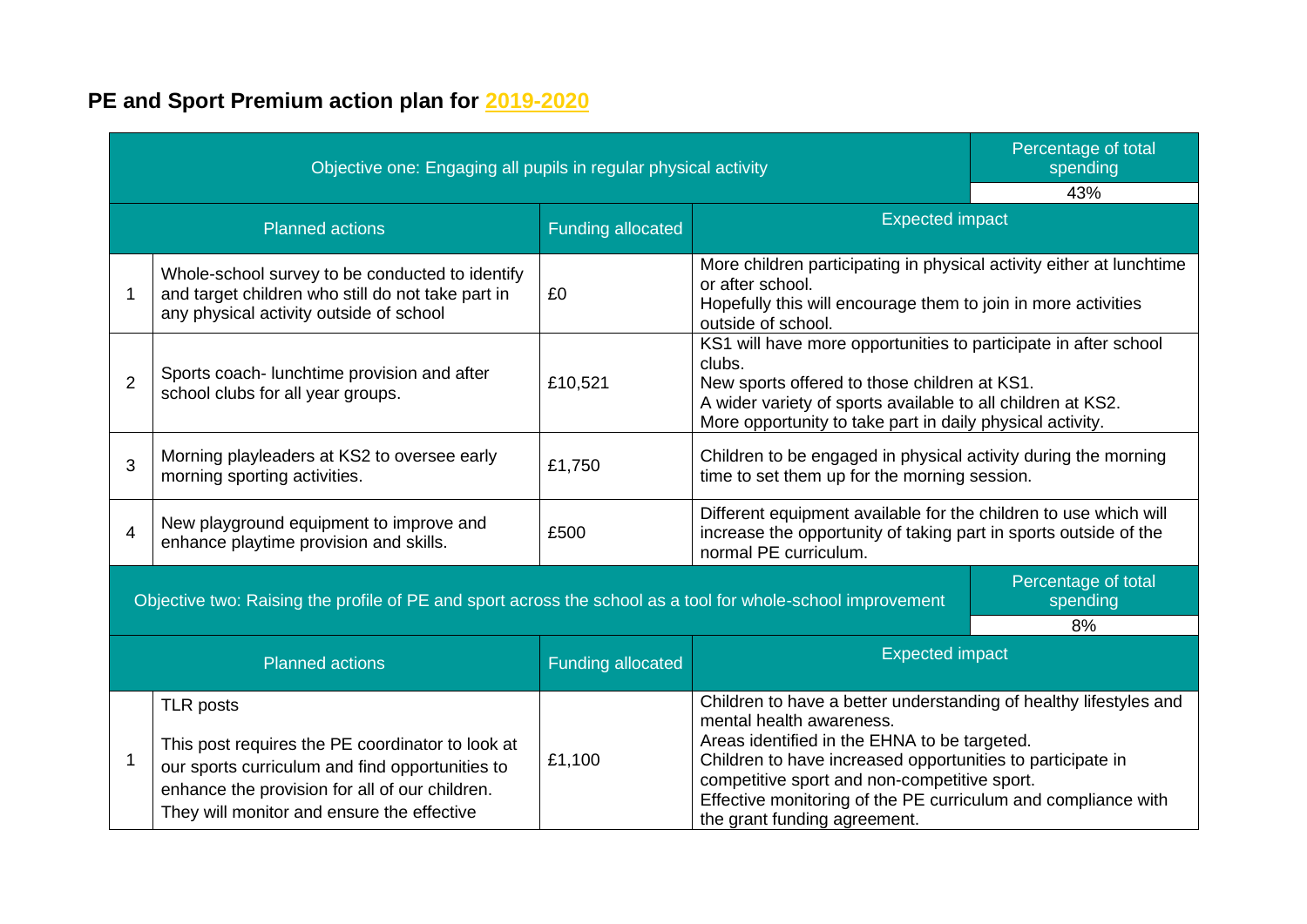|                                                    | delivery of the PE Grant Funding Plan and<br>manage our sports coach.<br>This post requires the PE coordinator to support<br>with the effective delivery of our PE Grant<br>Funding Plan. They will also have responsibility<br>for the EHNA survey and the promotion of<br>mental health and well-being across the school. |        | In-school champions for sport to support staff with the delivery of<br>the curriculum.                                                                                                                                              |  |
|----------------------------------------------------|-----------------------------------------------------------------------------------------------------------------------------------------------------------------------------------------------------------------------------------------------------------------------------------------------------------------------------|--------|-------------------------------------------------------------------------------------------------------------------------------------------------------------------------------------------------------------------------------------|--|
| $\overline{2}$                                     | Sports Week - A opportunity to engage parents<br>and children in a variety of sporting activities<br>alongside mental health and healthy living<br>awareness.                                                                                                                                                               | £1,200 | Raising the profile of sport and healthy lifestyles and mental<br>health across the whole school.<br>To increase parental awareness of healthy lifestyles and mental<br>health and parental engagement with the school.             |  |
|                                                    | Objective 3: Increasing staff members' confidence, knowledge and skills in teaching PE and sport                                                                                                                                                                                                                            |        | Percentage of total<br>spending<br>30%                                                                                                                                                                                              |  |
| <b>Funding allocated</b><br><b>Planned actions</b> |                                                                                                                                                                                                                                                                                                                             |        | <b>Expected impact</b>                                                                                                                                                                                                              |  |
|                                                    | Planning support from Prosport each half term to<br>provide CPD for teachers.                                                                                                                                                                                                                                               | £6,585 | To develop knowledge and understanding of the delivery of high<br>quality teaching in PE across the whole school.<br>Teachers to feel supported in planning high quality lessons<br>which results in progression throughout school. |  |
| $\overline{2}$                                     | CPD sessions to be delivered by ProSport to<br>teachers to develop knowledge and skills.                                                                                                                                                                                                                                    | £500   | Teachers to have access to a wider bank of resources to use<br>when teaching PE to engage all learners.                                                                                                                             |  |
| 3                                                  | Contemporary Dance provision                                                                                                                                                                                                                                                                                                | £1,700 | Teachers will have the opportunity to observe and team teach<br>alongside a specialist coach. They will also have the opportunity<br>to understand how high quality dance lessons are delivered.                                    |  |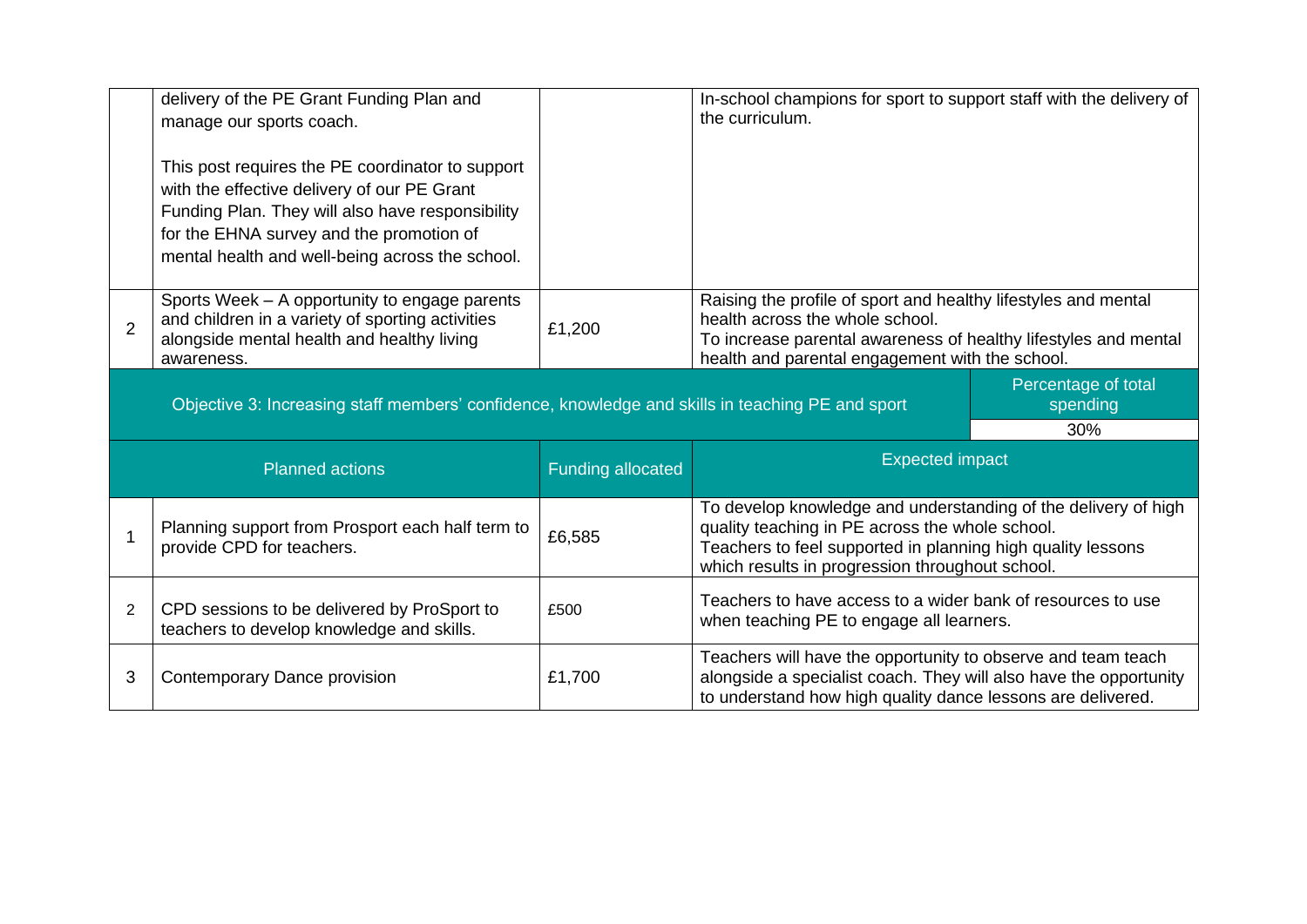Objective 4: Offering pupils a broader range of sports and activities

Percentage of total spending

┓

|                        | 10/0                                                                                                           |                                                           |                                                                                                                                                                                                                                                                        |  |  |
|------------------------|----------------------------------------------------------------------------------------------------------------|-----------------------------------------------------------|------------------------------------------------------------------------------------------------------------------------------------------------------------------------------------------------------------------------------------------------------------------------|--|--|
| <b>Planned actions</b> |                                                                                                                | <b>Funding allocated</b>                                  | <b>Expected impact</b>                                                                                                                                                                                                                                                 |  |  |
|                        | Year 5 children to visit the Boiler House for a<br>term to participate in outdoor and adventure<br>activities. | £1,900                                                    | This will provide children the opportunity to take part in sports<br>that are not possible to be delivered on school site.<br>Children will develop teamwork and communication skills.<br>Children in Year 5 will be prepared for their residential trip in<br>Year 6. |  |  |
| 2                      | To offer contemporary dance in PE lessons to<br>different year groups throughout the academic<br>year.         | Already covered<br>in previous<br>objective (£1700)       | More boys to become engaged and participate in dance.<br>Boys to have increased enjoyment in dance due to having a<br>male role model.<br>Children have the opportunity to take part in different styles of<br>dance.                                                  |  |  |
| 3                      | Year 6 top up swimming to ensure all children<br>pass the National Curricullum.                                | £1,100                                                    | Children who have not achieved the National Curriculum<br>Swimming Award in year 5 have the opportunity to do this during<br>additional swimming sessions in order to support life skills.                                                                             |  |  |
|                        | Objective 5: Increasing pupils' participation in competitive sport                                             |                                                           | Percentage of total<br>spending<br>6%                                                                                                                                                                                                                                  |  |  |
| <b>Planned actions</b> |                                                                                                                | <b>Funding allocated</b>                                  | <b>Expected impact</b>                                                                                                                                                                                                                                                 |  |  |
|                        | Sports coach to coordinate sports events both<br>inside and outside of the school hours.                       | Already covered<br>in previous<br>objective<br>(E10, 521) | More opportunities for children to take part in healthy<br>competition within school.<br>More inter-house competitions.<br>Increased participation in external sporting events.<br>More opportunities for children to apply skills learnt in lessons<br>and clubs.     |  |  |
| $\overline{2}$         | Entry into football league, Brooksbank Sports<br>Partnership, Primary Dance Off                                | £1,740                                                    | Children are able to participate in competitive sports and are<br>exposed to new competitive opportunities.                                                                                                                                                            |  |  |